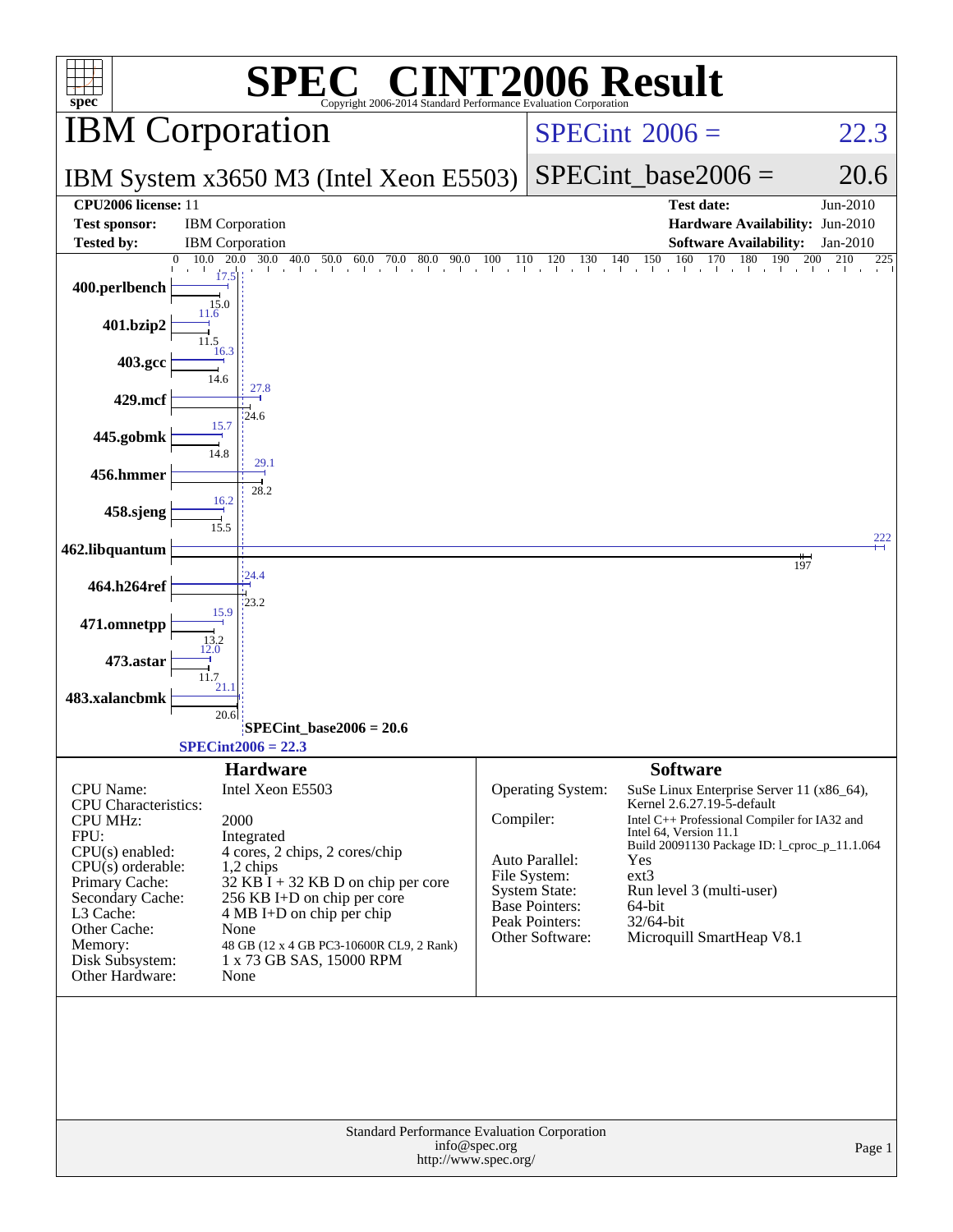

# **[SPEC CINT2006 Result](http://www.spec.org/auto/cpu2006/Docs/result-fields.html#SPECCINT2006Result)**

## IBM Corporation

#### $SPECint2006 = 22.3$  $SPECint2006 = 22.3$

IBM System x3650 M3 (Intel Xeon E5503)  $SPECTnt\_base2006 = 20.6$ 

**[Tested by:](http://www.spec.org/auto/cpu2006/Docs/result-fields.html#Testedby)** IBM Corporation **[Software Availability:](http://www.spec.org/auto/cpu2006/Docs/result-fields.html#SoftwareAvailability)** Jan-2010

**[CPU2006 license:](http://www.spec.org/auto/cpu2006/Docs/result-fields.html#CPU2006license)** 11 **[Test date:](http://www.spec.org/auto/cpu2006/Docs/result-fields.html#Testdate)** Jun-2010 **[Test sponsor:](http://www.spec.org/auto/cpu2006/Docs/result-fields.html#Testsponsor)** IBM Corporation **[Hardware Availability:](http://www.spec.org/auto/cpu2006/Docs/result-fields.html#HardwareAvailability)** Jun-2010

#### **[Results Table](http://www.spec.org/auto/cpu2006/Docs/result-fields.html#ResultsTable)**

|                    |                |       |                | <b>Base</b>  |                |              |                |              | <b>Peak</b>    |              |                |              |
|--------------------|----------------|-------|----------------|--------------|----------------|--------------|----------------|--------------|----------------|--------------|----------------|--------------|
| <b>Benchmark</b>   | <b>Seconds</b> | Ratio | <b>Seconds</b> | <b>Ratio</b> | <b>Seconds</b> | <b>Ratio</b> | <b>Seconds</b> | <b>Ratio</b> | <b>Seconds</b> | <b>Ratio</b> | <b>Seconds</b> | <b>Ratio</b> |
| 400.perlbench      | 656            | 14.9  | 652            | 15.0         | 652            | 15.0         | 558            | 17.5         | 560            | 17.4         | 558            | 17.5         |
| 401.bzip2          | 844            | 11.4  | 837            | 11.5         | 834            | 11.6         | 830            | <b>11.6</b>  | 829            | 11.6         | 835            | 11.6         |
| $403.\mathrm{gcc}$ | 552            | 14.6  | 552            | 14.6         | 555            | 14.5         | 495            | 16.2         | 493            | 16.3         | 493            | 16.3         |
| $429$ .mcf         | 371            | 24.6  | 371            | 24.6         | 372            | 24.5         | 327            | 27.9         | 331            | 27.6         | <u>328</u>     | 27.8         |
| $445$ .gobmk       | 708            | 14.8  | 710            | 14.8         | 715            | 14.7         | 668            | 15.7         | 667            | 15.7         | 669            | 15.7         |
| 456.hmmer          | 332            | 28.1  | 331            | 28.2         | 331            | 28.2         | 321            | 29.1         | 321            | 29.1         | 321            | 29.1         |
| $458$ .sjeng       | 783            | 15.5  | 782            | 15.5         | 785            | 15.4         | 747            | 16.2         | 747            | 16.2         | 746            | 16.2         |
| 462.libquantum     | 105            | 197   | 104            | 200          | 106            | 196          | 93.2           | 222          | 93.2           | 222          | 94.4           | 219          |
| 464.h264ref        | 953            | 23.2  | 952            | 23.2         | 951            | 23.3         | 906            | 24.4         | 908            | 24.4         | 908            | 24.4         |
| 471.omnetpp        | 476            | 13.1  | 475            | 13.2         | 474            | 13.2         | 392            | 15.9         | 392            | 16.0         | <u>392</u>     | 15.9         |
| $473$ . astar      | 602            | 11.7  | 612            | 11.5         | 602            | 11.7         | 583            | 12.0         | 583            | <u>12.0</u>  | 584            | 12.0         |
| 483.xalancbmk      | 334            | 20.6  | 335            | 20.6         | 338            | 20.4         | 328            | 21.0         | 328            | <u>21.1</u>  | 327            | 21.1         |
| D.                 | $\mathbf{1}$   |       |                | 1.1.1        |                | T11          | $1 \quad 1$    | $\mathbf{1}$ | $\cdot$        |              |                |              |

Results appear in the [order in which they were run.](http://www.spec.org/auto/cpu2006/Docs/result-fields.html#RunOrder) Bold underlined text [indicates a median measurement.](http://www.spec.org/auto/cpu2006/Docs/result-fields.html#Median)

#### **[Platform Notes](http://www.spec.org/auto/cpu2006/Docs/result-fields.html#PlatformNotes)**

 Turbo Mode Enable Turbo Boost set to Traditional CPU C State Enable

#### **[General Notes](http://www.spec.org/auto/cpu2006/Docs/result-fields.html#GeneralNotes)**

 Binaries were compiled on SLES 10 with Binutils 2.18.50.0.7.20080502 'ulimit -s unlimited' was used to set the stack size to unlimited prior to run OMP\_NUM\_THREADS set to number of cores KMP\_AFFINITY set to granularity=fine,scatter

### **[Base Compiler Invocation](http://www.spec.org/auto/cpu2006/Docs/result-fields.html#BaseCompilerInvocation)**

[C benchmarks](http://www.spec.org/auto/cpu2006/Docs/result-fields.html#Cbenchmarks): [icc -m64](http://www.spec.org/cpu2006/results/res2010q3/cpu2006-20100719-12545.flags.html#user_CCbase_intel_icc_64bit_f346026e86af2a669e726fe758c88044)

[C++ benchmarks:](http://www.spec.org/auto/cpu2006/Docs/result-fields.html#CXXbenchmarks) [icpc -m64](http://www.spec.org/cpu2006/results/res2010q3/cpu2006-20100719-12545.flags.html#user_CXXbase_intel_icpc_64bit_fc66a5337ce925472a5c54ad6a0de310)

## **[Base Portability Flags](http://www.spec.org/auto/cpu2006/Docs/result-fields.html#BasePortabilityFlags)**

400.perlbench: [-DSPEC\\_CPU\\_LP64](http://www.spec.org/cpu2006/results/res2010q3/cpu2006-20100719-12545.flags.html#b400.perlbench_basePORTABILITY_DSPEC_CPU_LP64) [-DSPEC\\_CPU\\_LINUX\\_X64](http://www.spec.org/cpu2006/results/res2010q3/cpu2006-20100719-12545.flags.html#b400.perlbench_baseCPORTABILITY_DSPEC_CPU_LINUX_X64)

Continued on next page

Standard Performance Evaluation Corporation [info@spec.org](mailto:info@spec.org) <http://www.spec.org/>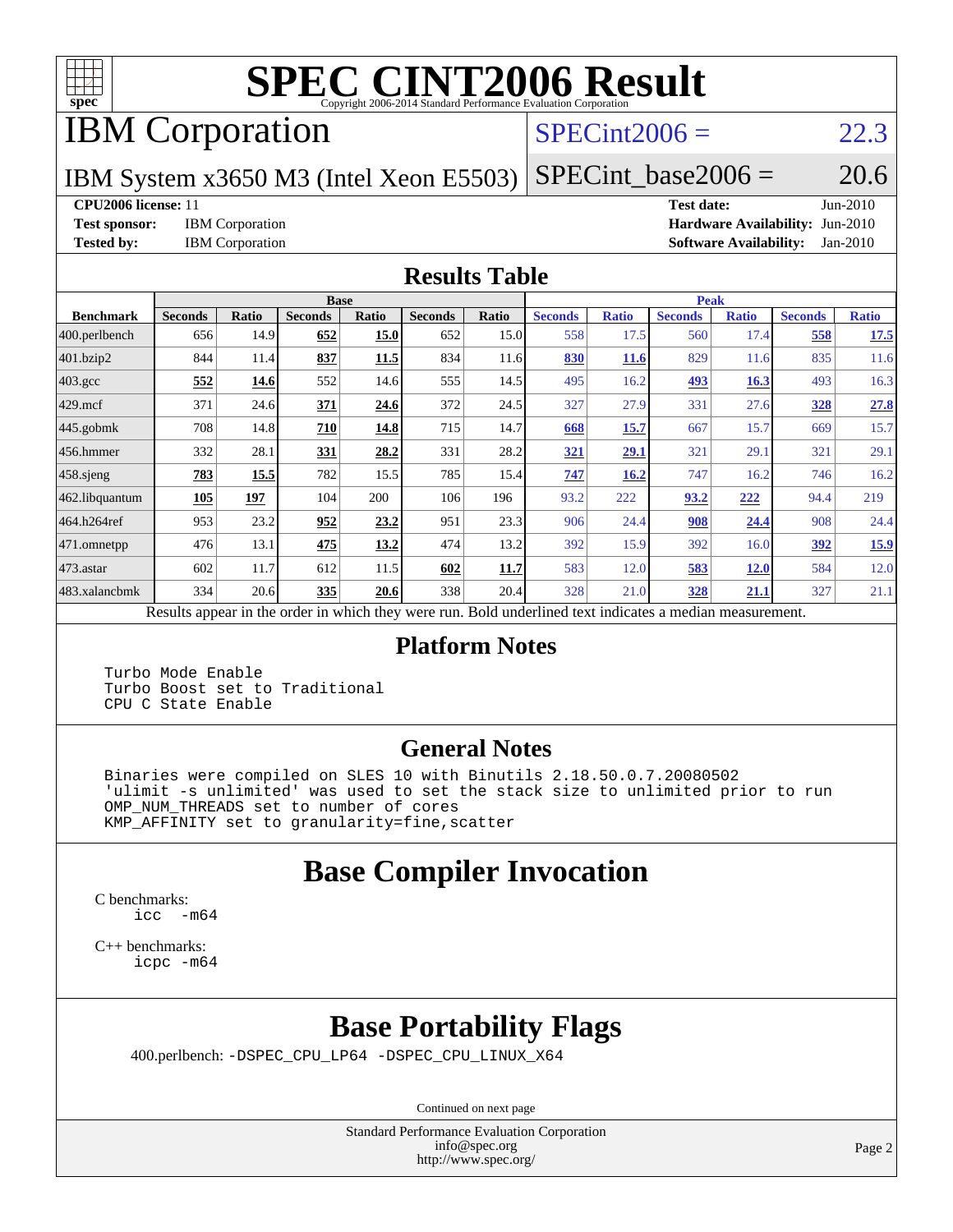

# **[SPEC CINT2006 Result](http://www.spec.org/auto/cpu2006/Docs/result-fields.html#SPECCINT2006Result)**

IBM Corporation

 $SPECint2006 = 22.3$  $SPECint2006 = 22.3$ 

IBM System x3650 M3 (Intel Xeon E5503)  $SPECTnt\_base2006 = 20.6$ 

**[Tested by:](http://www.spec.org/auto/cpu2006/Docs/result-fields.html#Testedby)** IBM Corporation **[Software Availability:](http://www.spec.org/auto/cpu2006/Docs/result-fields.html#SoftwareAvailability)** Jan-2010

**[CPU2006 license:](http://www.spec.org/auto/cpu2006/Docs/result-fields.html#CPU2006license)** 11 **[Test date:](http://www.spec.org/auto/cpu2006/Docs/result-fields.html#Testdate)** Jun-2010 **[Test sponsor:](http://www.spec.org/auto/cpu2006/Docs/result-fields.html#Testsponsor)** IBM Corporation **[Hardware Availability:](http://www.spec.org/auto/cpu2006/Docs/result-fields.html#HardwareAvailability)** Jun-2010

## **[Base Portability Flags \(Continued\)](http://www.spec.org/auto/cpu2006/Docs/result-fields.html#BasePortabilityFlags)**

 401.bzip2: [-DSPEC\\_CPU\\_LP64](http://www.spec.org/cpu2006/results/res2010q3/cpu2006-20100719-12545.flags.html#suite_basePORTABILITY401_bzip2_DSPEC_CPU_LP64) 403.gcc: [-DSPEC\\_CPU\\_LP64](http://www.spec.org/cpu2006/results/res2010q3/cpu2006-20100719-12545.flags.html#suite_basePORTABILITY403_gcc_DSPEC_CPU_LP64) 429.mcf: [-DSPEC\\_CPU\\_LP64](http://www.spec.org/cpu2006/results/res2010q3/cpu2006-20100719-12545.flags.html#suite_basePORTABILITY429_mcf_DSPEC_CPU_LP64) 445.gobmk: [-DSPEC\\_CPU\\_LP64](http://www.spec.org/cpu2006/results/res2010q3/cpu2006-20100719-12545.flags.html#suite_basePORTABILITY445_gobmk_DSPEC_CPU_LP64) 456.hmmer: [-DSPEC\\_CPU\\_LP64](http://www.spec.org/cpu2006/results/res2010q3/cpu2006-20100719-12545.flags.html#suite_basePORTABILITY456_hmmer_DSPEC_CPU_LP64) 458.sjeng: [-DSPEC\\_CPU\\_LP64](http://www.spec.org/cpu2006/results/res2010q3/cpu2006-20100719-12545.flags.html#suite_basePORTABILITY458_sjeng_DSPEC_CPU_LP64) 462.libquantum: [-DSPEC\\_CPU\\_LP64](http://www.spec.org/cpu2006/results/res2010q3/cpu2006-20100719-12545.flags.html#suite_basePORTABILITY462_libquantum_DSPEC_CPU_LP64) [-DSPEC\\_CPU\\_LINUX](http://www.spec.org/cpu2006/results/res2010q3/cpu2006-20100719-12545.flags.html#b462.libquantum_baseCPORTABILITY_DSPEC_CPU_LINUX) 464.h264ref: [-DSPEC\\_CPU\\_LP64](http://www.spec.org/cpu2006/results/res2010q3/cpu2006-20100719-12545.flags.html#suite_basePORTABILITY464_h264ref_DSPEC_CPU_LP64) 471.omnetpp: [-DSPEC\\_CPU\\_LP64](http://www.spec.org/cpu2006/results/res2010q3/cpu2006-20100719-12545.flags.html#suite_basePORTABILITY471_omnetpp_DSPEC_CPU_LP64) 473.astar: [-DSPEC\\_CPU\\_LP64](http://www.spec.org/cpu2006/results/res2010q3/cpu2006-20100719-12545.flags.html#suite_basePORTABILITY473_astar_DSPEC_CPU_LP64) 483.xalancbmk: [-DSPEC\\_CPU\\_LP64](http://www.spec.org/cpu2006/results/res2010q3/cpu2006-20100719-12545.flags.html#suite_basePORTABILITY483_xalancbmk_DSPEC_CPU_LP64) [-DSPEC\\_CPU\\_LINUX](http://www.spec.org/cpu2006/results/res2010q3/cpu2006-20100719-12545.flags.html#b483.xalancbmk_baseCXXPORTABILITY_DSPEC_CPU_LINUX)

#### **[Base Optimization Flags](http://www.spec.org/auto/cpu2006/Docs/result-fields.html#BaseOptimizationFlags)**

[C benchmarks](http://www.spec.org/auto/cpu2006/Docs/result-fields.html#Cbenchmarks):

[-xSSE4.2](http://www.spec.org/cpu2006/results/res2010q3/cpu2006-20100719-12545.flags.html#user_CCbase_f-xSSE42_f91528193cf0b216347adb8b939d4107) [-ipo](http://www.spec.org/cpu2006/results/res2010q3/cpu2006-20100719-12545.flags.html#user_CCbase_f-ipo) [-O3](http://www.spec.org/cpu2006/results/res2010q3/cpu2006-20100719-12545.flags.html#user_CCbase_f-O3) [-no-prec-div](http://www.spec.org/cpu2006/results/res2010q3/cpu2006-20100719-12545.flags.html#user_CCbase_f-no-prec-div) [-static](http://www.spec.org/cpu2006/results/res2010q3/cpu2006-20100719-12545.flags.html#user_CCbase_f-static) [-parallel](http://www.spec.org/cpu2006/results/res2010q3/cpu2006-20100719-12545.flags.html#user_CCbase_f-parallel) [-opt-prefetch](http://www.spec.org/cpu2006/results/res2010q3/cpu2006-20100719-12545.flags.html#user_CCbase_f-opt-prefetch)

[C++ benchmarks:](http://www.spec.org/auto/cpu2006/Docs/result-fields.html#CXXbenchmarks)

[-xSSE4.2](http://www.spec.org/cpu2006/results/res2010q3/cpu2006-20100719-12545.flags.html#user_CXXbase_f-xSSE42_f91528193cf0b216347adb8b939d4107) [-ipo](http://www.spec.org/cpu2006/results/res2010q3/cpu2006-20100719-12545.flags.html#user_CXXbase_f-ipo) [-O3](http://www.spec.org/cpu2006/results/res2010q3/cpu2006-20100719-12545.flags.html#user_CXXbase_f-O3) [-no-prec-div](http://www.spec.org/cpu2006/results/res2010q3/cpu2006-20100719-12545.flags.html#user_CXXbase_f-no-prec-div) [-opt-prefetch](http://www.spec.org/cpu2006/results/res2010q3/cpu2006-20100719-12545.flags.html#user_CXXbase_f-opt-prefetch) [-Wl,-z,muldefs](http://www.spec.org/cpu2006/results/res2010q3/cpu2006-20100719-12545.flags.html#user_CXXbase_link_force_multiple1_74079c344b956b9658436fd1b6dd3a8a) [-L/home/cmplr/usr3/alrahate/cpu2006.1.1.ic11.1/libic11.1-64bit -lsmartheap64](http://www.spec.org/cpu2006/results/res2010q3/cpu2006-20100719-12545.flags.html#user_CXXbase_SmartHeap64_e2306cda84805d1ab360117a79ff779c)

#### **[Base Other Flags](http://www.spec.org/auto/cpu2006/Docs/result-fields.html#BaseOtherFlags)**

[C benchmarks](http://www.spec.org/auto/cpu2006/Docs/result-fields.html#Cbenchmarks):

403.gcc: [-Dalloca=\\_alloca](http://www.spec.org/cpu2006/results/res2010q3/cpu2006-20100719-12545.flags.html#b403.gcc_baseEXTRA_CFLAGS_Dalloca_be3056838c12de2578596ca5467af7f3)

#### **[Peak Compiler Invocation](http://www.spec.org/auto/cpu2006/Docs/result-fields.html#PeakCompilerInvocation)**

[C benchmarks \(except as noted below\)](http://www.spec.org/auto/cpu2006/Docs/result-fields.html#Cbenchmarksexceptasnotedbelow): [icc -m64](http://www.spec.org/cpu2006/results/res2010q3/cpu2006-20100719-12545.flags.html#user_CCpeak_intel_icc_64bit_f346026e86af2a669e726fe758c88044)

400.perlbench: [icc -m32](http://www.spec.org/cpu2006/results/res2010q3/cpu2006-20100719-12545.flags.html#user_peakCCLD400_perlbench_intel_icc_32bit_a6a621f8d50482236b970c6ac5f55f93)

429.mcf: [icc -m32](http://www.spec.org/cpu2006/results/res2010q3/cpu2006-20100719-12545.flags.html#user_peakCCLD429_mcf_intel_icc_32bit_a6a621f8d50482236b970c6ac5f55f93)

445.gobmk: [icc -m32](http://www.spec.org/cpu2006/results/res2010q3/cpu2006-20100719-12545.flags.html#user_peakCCLD445_gobmk_intel_icc_32bit_a6a621f8d50482236b970c6ac5f55f93)

464.h264ref: [icc -m32](http://www.spec.org/cpu2006/results/res2010q3/cpu2006-20100719-12545.flags.html#user_peakCCLD464_h264ref_intel_icc_32bit_a6a621f8d50482236b970c6ac5f55f93)

[C++ benchmarks \(except as noted below\):](http://www.spec.org/auto/cpu2006/Docs/result-fields.html#CXXbenchmarksexceptasnotedbelow) [icpc -m32](http://www.spec.org/cpu2006/results/res2010q3/cpu2006-20100719-12545.flags.html#user_CXXpeak_intel_icpc_32bit_4e5a5ef1a53fd332b3c49e69c3330699)

Continued on next page

Standard Performance Evaluation Corporation [info@spec.org](mailto:info@spec.org) <http://www.spec.org/>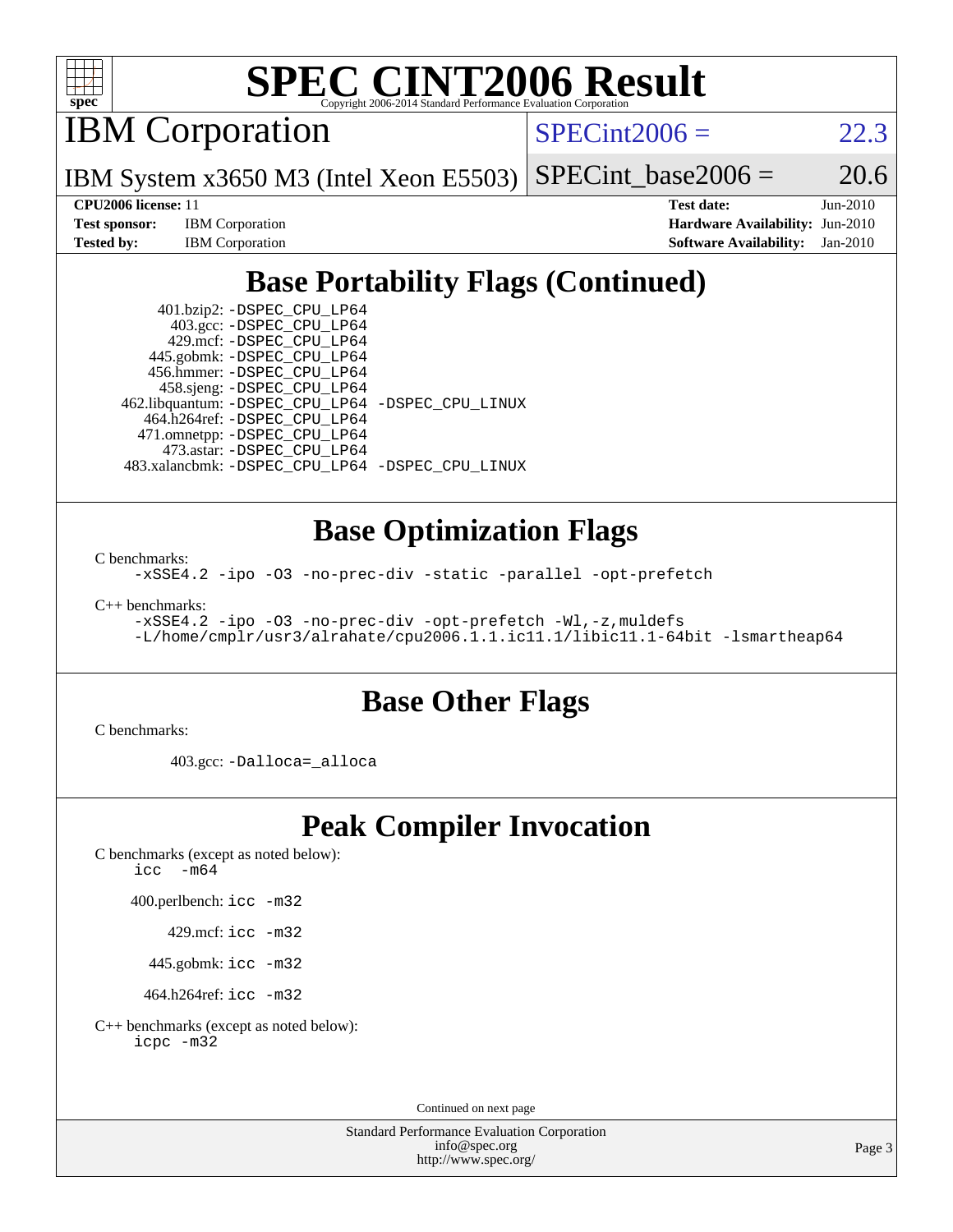

# **[SPEC CINT2006 Result](http://www.spec.org/auto/cpu2006/Docs/result-fields.html#SPECCINT2006Result)**

IBM Corporation

 $SPECint2006 = 22.3$  $SPECint2006 = 22.3$ 

IBM System x3650 M3 (Intel Xeon E5503)  $SPECTnt\_base2006 = 20.6$ 

**[Test sponsor:](http://www.spec.org/auto/cpu2006/Docs/result-fields.html#Testsponsor)** IBM Corporation **[Hardware Availability:](http://www.spec.org/auto/cpu2006/Docs/result-fields.html#HardwareAvailability)** Jun-2010

**[CPU2006 license:](http://www.spec.org/auto/cpu2006/Docs/result-fields.html#CPU2006license)** 11 **[Test date:](http://www.spec.org/auto/cpu2006/Docs/result-fields.html#Testdate)** Jun-2010 **[Tested by:](http://www.spec.org/auto/cpu2006/Docs/result-fields.html#Testedby)** IBM Corporation **[Software Availability:](http://www.spec.org/auto/cpu2006/Docs/result-fields.html#SoftwareAvailability)** Jan-2010

## **[Peak Compiler Invocation \(Continued\)](http://www.spec.org/auto/cpu2006/Docs/result-fields.html#PeakCompilerInvocation)**

473.astar: [icpc -m64](http://www.spec.org/cpu2006/results/res2010q3/cpu2006-20100719-12545.flags.html#user_peakCXXLD473_astar_intel_icpc_64bit_fc66a5337ce925472a5c54ad6a0de310)

#### **[Peak Portability Flags](http://www.spec.org/auto/cpu2006/Docs/result-fields.html#PeakPortabilityFlags)**

 400.perlbench: [-DSPEC\\_CPU\\_LINUX\\_IA32](http://www.spec.org/cpu2006/results/res2010q3/cpu2006-20100719-12545.flags.html#b400.perlbench_peakCPORTABILITY_DSPEC_CPU_LINUX_IA32) 401.bzip2: [-DSPEC\\_CPU\\_LP64](http://www.spec.org/cpu2006/results/res2010q3/cpu2006-20100719-12545.flags.html#suite_peakPORTABILITY401_bzip2_DSPEC_CPU_LP64)

 403.gcc: [-DSPEC\\_CPU\\_LP64](http://www.spec.org/cpu2006/results/res2010q3/cpu2006-20100719-12545.flags.html#suite_peakPORTABILITY403_gcc_DSPEC_CPU_LP64) 456.hmmer: [-DSPEC\\_CPU\\_LP64](http://www.spec.org/cpu2006/results/res2010q3/cpu2006-20100719-12545.flags.html#suite_peakPORTABILITY456_hmmer_DSPEC_CPU_LP64) 458.sjeng: [-DSPEC\\_CPU\\_LP64](http://www.spec.org/cpu2006/results/res2010q3/cpu2006-20100719-12545.flags.html#suite_peakPORTABILITY458_sjeng_DSPEC_CPU_LP64) 462.libquantum: [-DSPEC\\_CPU\\_LP64](http://www.spec.org/cpu2006/results/res2010q3/cpu2006-20100719-12545.flags.html#suite_peakPORTABILITY462_libquantum_DSPEC_CPU_LP64) [-DSPEC\\_CPU\\_LINUX](http://www.spec.org/cpu2006/results/res2010q3/cpu2006-20100719-12545.flags.html#b462.libquantum_peakCPORTABILITY_DSPEC_CPU_LINUX) 473.astar: [-DSPEC\\_CPU\\_LP64](http://www.spec.org/cpu2006/results/res2010q3/cpu2006-20100719-12545.flags.html#suite_peakPORTABILITY473_astar_DSPEC_CPU_LP64) 483.xalancbmk: [-DSPEC\\_CPU\\_LINUX](http://www.spec.org/cpu2006/results/res2010q3/cpu2006-20100719-12545.flags.html#b483.xalancbmk_peakCXXPORTABILITY_DSPEC_CPU_LINUX)

#### **[Peak Optimization Flags](http://www.spec.org/auto/cpu2006/Docs/result-fields.html#PeakOptimizationFlags)**

[C benchmarks](http://www.spec.org/auto/cpu2006/Docs/result-fields.html#Cbenchmarks):

 400.perlbench: [-xSSE4.2](http://www.spec.org/cpu2006/results/res2010q3/cpu2006-20100719-12545.flags.html#user_peakPASS2_CFLAGSPASS2_LDCFLAGS400_perlbench_f-xSSE42_f91528193cf0b216347adb8b939d4107)(pass 2) [-prof-gen](http://www.spec.org/cpu2006/results/res2010q3/cpu2006-20100719-12545.flags.html#user_peakPASS1_CFLAGSPASS1_LDCFLAGS400_perlbench_prof_gen_e43856698f6ca7b7e442dfd80e94a8fc)(pass 1) [-ipo](http://www.spec.org/cpu2006/results/res2010q3/cpu2006-20100719-12545.flags.html#user_peakPASS2_CFLAGSPASS2_LDCFLAGS400_perlbench_f-ipo)(pass 2) [-O3](http://www.spec.org/cpu2006/results/res2010q3/cpu2006-20100719-12545.flags.html#user_peakPASS2_CFLAGSPASS2_LDCFLAGS400_perlbench_f-O3)(pass 2) [-no-prec-div](http://www.spec.org/cpu2006/results/res2010q3/cpu2006-20100719-12545.flags.html#user_peakPASS2_CFLAGSPASS2_LDCFLAGS400_perlbench_f-no-prec-div)(pass 2) [-static](http://www.spec.org/cpu2006/results/res2010q3/cpu2006-20100719-12545.flags.html#user_peakPASS2_CFLAGSPASS2_LDCFLAGS400_perlbench_f-static)(pass 2) [-prof-use](http://www.spec.org/cpu2006/results/res2010q3/cpu2006-20100719-12545.flags.html#user_peakPASS2_CFLAGSPASS2_LDCFLAGS400_perlbench_prof_use_bccf7792157ff70d64e32fe3e1250b55)(pass 2) [-ansi-alias](http://www.spec.org/cpu2006/results/res2010q3/cpu2006-20100719-12545.flags.html#user_peakCOPTIMIZE400_perlbench_f-ansi-alias) [-opt-prefetch](http://www.spec.org/cpu2006/results/res2010q3/cpu2006-20100719-12545.flags.html#user_peakCOPTIMIZE400_perlbench_f-opt-prefetch) 401.bzip2: [-xSSE4.2](http://www.spec.org/cpu2006/results/res2010q3/cpu2006-20100719-12545.flags.html#user_peakPASS2_CFLAGSPASS2_LDCFLAGS401_bzip2_f-xSSE42_f91528193cf0b216347adb8b939d4107)(pass 2) [-prof-gen](http://www.spec.org/cpu2006/results/res2010q3/cpu2006-20100719-12545.flags.html#user_peakPASS1_CFLAGSPASS1_LDCFLAGS401_bzip2_prof_gen_e43856698f6ca7b7e442dfd80e94a8fc)(pass 1) [-ipo](http://www.spec.org/cpu2006/results/res2010q3/cpu2006-20100719-12545.flags.html#user_peakPASS2_CFLAGSPASS2_LDCFLAGS401_bzip2_f-ipo)(pass 2) [-O3](http://www.spec.org/cpu2006/results/res2010q3/cpu2006-20100719-12545.flags.html#user_peakPASS2_CFLAGSPASS2_LDCFLAGS401_bzip2_f-O3)(pass 2) [-no-prec-div](http://www.spec.org/cpu2006/results/res2010q3/cpu2006-20100719-12545.flags.html#user_peakCOPTIMIZEPASS2_CFLAGSPASS2_LDCFLAGS401_bzip2_f-no-prec-div) [-static](http://www.spec.org/cpu2006/results/res2010q3/cpu2006-20100719-12545.flags.html#user_peakPASS2_CFLAGSPASS2_LDCFLAGS401_bzip2_f-static)(pass 2) [-prof-use](http://www.spec.org/cpu2006/results/res2010q3/cpu2006-20100719-12545.flags.html#user_peakPASS2_CFLAGSPASS2_LDCFLAGS401_bzip2_prof_use_bccf7792157ff70d64e32fe3e1250b55)(pass 2) [-auto-ilp32](http://www.spec.org/cpu2006/results/res2010q3/cpu2006-20100719-12545.flags.html#user_peakCOPTIMIZE401_bzip2_f-auto-ilp32) [-opt-prefetch](http://www.spec.org/cpu2006/results/res2010q3/cpu2006-20100719-12545.flags.html#user_peakCOPTIMIZE401_bzip2_f-opt-prefetch) [-ansi-alias](http://www.spec.org/cpu2006/results/res2010q3/cpu2006-20100719-12545.flags.html#user_peakCOPTIMIZE401_bzip2_f-ansi-alias) 403.gcc: [-xSSE4.2](http://www.spec.org/cpu2006/results/res2010q3/cpu2006-20100719-12545.flags.html#user_peakCOPTIMIZE403_gcc_f-xSSE42_f91528193cf0b216347adb8b939d4107) [-ipo](http://www.spec.org/cpu2006/results/res2010q3/cpu2006-20100719-12545.flags.html#user_peakCOPTIMIZE403_gcc_f-ipo) [-O3](http://www.spec.org/cpu2006/results/res2010q3/cpu2006-20100719-12545.flags.html#user_peakCOPTIMIZE403_gcc_f-O3) [-no-prec-div](http://www.spec.org/cpu2006/results/res2010q3/cpu2006-20100719-12545.flags.html#user_peakCOPTIMIZE403_gcc_f-no-prec-div) [-static](http://www.spec.org/cpu2006/results/res2010q3/cpu2006-20100719-12545.flags.html#user_peakCOPTIMIZE403_gcc_f-static) [-inline-calloc](http://www.spec.org/cpu2006/results/res2010q3/cpu2006-20100719-12545.flags.html#user_peakCOPTIMIZE403_gcc_f-inline-calloc) [-opt-malloc-options=3](http://www.spec.org/cpu2006/results/res2010q3/cpu2006-20100719-12545.flags.html#user_peakCOPTIMIZE403_gcc_f-opt-malloc-options_13ab9b803cf986b4ee62f0a5998c2238) [-auto-ilp32](http://www.spec.org/cpu2006/results/res2010q3/cpu2006-20100719-12545.flags.html#user_peakCOPTIMIZE403_gcc_f-auto-ilp32) 429.mcf: [-xSSE4.2](http://www.spec.org/cpu2006/results/res2010q3/cpu2006-20100719-12545.flags.html#user_peakCOPTIMIZE429_mcf_f-xSSE42_f91528193cf0b216347adb8b939d4107) [-ipo](http://www.spec.org/cpu2006/results/res2010q3/cpu2006-20100719-12545.flags.html#user_peakCOPTIMIZE429_mcf_f-ipo) [-O3](http://www.spec.org/cpu2006/results/res2010q3/cpu2006-20100719-12545.flags.html#user_peakCOPTIMIZE429_mcf_f-O3) [-no-prec-div](http://www.spec.org/cpu2006/results/res2010q3/cpu2006-20100719-12545.flags.html#user_peakCOPTIMIZE429_mcf_f-no-prec-div) [-static](http://www.spec.org/cpu2006/results/res2010q3/cpu2006-20100719-12545.flags.html#user_peakCOPTIMIZE429_mcf_f-static) [-opt-prefetch](http://www.spec.org/cpu2006/results/res2010q3/cpu2006-20100719-12545.flags.html#user_peakCOPTIMIZE429_mcf_f-opt-prefetch) 445.gobmk: [-xSSE4.2](http://www.spec.org/cpu2006/results/res2010q3/cpu2006-20100719-12545.flags.html#user_peakPASS2_CFLAGSPASS2_LDCFLAGS445_gobmk_f-xSSE42_f91528193cf0b216347adb8b939d4107)(pass 2) [-prof-gen](http://www.spec.org/cpu2006/results/res2010q3/cpu2006-20100719-12545.flags.html#user_peakPASS1_CFLAGSPASS1_LDCFLAGS445_gobmk_prof_gen_e43856698f6ca7b7e442dfd80e94a8fc)(pass 1) [-prof-use](http://www.spec.org/cpu2006/results/res2010q3/cpu2006-20100719-12545.flags.html#user_peakPASS2_CFLAGSPASS2_LDCFLAGS445_gobmk_prof_use_bccf7792157ff70d64e32fe3e1250b55)(pass 2) [-O2](http://www.spec.org/cpu2006/results/res2010q3/cpu2006-20100719-12545.flags.html#user_peakCOPTIMIZE445_gobmk_f-O2) [-ipo](http://www.spec.org/cpu2006/results/res2010q3/cpu2006-20100719-12545.flags.html#user_peakCOPTIMIZE445_gobmk_f-ipo) [-no-prec-div](http://www.spec.org/cpu2006/results/res2010q3/cpu2006-20100719-12545.flags.html#user_peakCOPTIMIZE445_gobmk_f-no-prec-div) [-ansi-alias](http://www.spec.org/cpu2006/results/res2010q3/cpu2006-20100719-12545.flags.html#user_peakCOPTIMIZE445_gobmk_f-ansi-alias) 456.hmmer: [-xSSE4.2](http://www.spec.org/cpu2006/results/res2010q3/cpu2006-20100719-12545.flags.html#user_peakCOPTIMIZE456_hmmer_f-xSSE42_f91528193cf0b216347adb8b939d4107) [-ipo](http://www.spec.org/cpu2006/results/res2010q3/cpu2006-20100719-12545.flags.html#user_peakCOPTIMIZE456_hmmer_f-ipo) [-O3](http://www.spec.org/cpu2006/results/res2010q3/cpu2006-20100719-12545.flags.html#user_peakCOPTIMIZE456_hmmer_f-O3) [-no-prec-div](http://www.spec.org/cpu2006/results/res2010q3/cpu2006-20100719-12545.flags.html#user_peakCOPTIMIZE456_hmmer_f-no-prec-div) [-static](http://www.spec.org/cpu2006/results/res2010q3/cpu2006-20100719-12545.flags.html#user_peakCOPTIMIZE456_hmmer_f-static) [-unroll2](http://www.spec.org/cpu2006/results/res2010q3/cpu2006-20100719-12545.flags.html#user_peakCOPTIMIZE456_hmmer_f-unroll_784dae83bebfb236979b41d2422d7ec2) [-ansi-alias](http://www.spec.org/cpu2006/results/res2010q3/cpu2006-20100719-12545.flags.html#user_peakCOPTIMIZE456_hmmer_f-ansi-alias) [-auto-ilp32](http://www.spec.org/cpu2006/results/res2010q3/cpu2006-20100719-12545.flags.html#user_peakCOPTIMIZE456_hmmer_f-auto-ilp32) 458.sjeng: [-xSSE4.2](http://www.spec.org/cpu2006/results/res2010q3/cpu2006-20100719-12545.flags.html#user_peakPASS2_CFLAGSPASS2_LDCFLAGS458_sjeng_f-xSSE42_f91528193cf0b216347adb8b939d4107)(pass 2) [-prof-gen](http://www.spec.org/cpu2006/results/res2010q3/cpu2006-20100719-12545.flags.html#user_peakPASS1_CFLAGSPASS1_LDCFLAGS458_sjeng_prof_gen_e43856698f6ca7b7e442dfd80e94a8fc)(pass 1) [-ipo](http://www.spec.org/cpu2006/results/res2010q3/cpu2006-20100719-12545.flags.html#user_peakPASS2_CFLAGSPASS2_LDCFLAGS458_sjeng_f-ipo)(pass 2) [-O3](http://www.spec.org/cpu2006/results/res2010q3/cpu2006-20100719-12545.flags.html#user_peakPASS2_CFLAGSPASS2_LDCFLAGS458_sjeng_f-O3)(pass 2) [-no-prec-div](http://www.spec.org/cpu2006/results/res2010q3/cpu2006-20100719-12545.flags.html#user_peakPASS2_CFLAGSPASS2_LDCFLAGS458_sjeng_f-no-prec-div)(pass 2) [-static](http://www.spec.org/cpu2006/results/res2010q3/cpu2006-20100719-12545.flags.html#user_peakPASS2_CFLAGSPASS2_LDCFLAGS458_sjeng_f-static)(pass 2) [-prof-use](http://www.spec.org/cpu2006/results/res2010q3/cpu2006-20100719-12545.flags.html#user_peakPASS2_CFLAGSPASS2_LDCFLAGS458_sjeng_prof_use_bccf7792157ff70d64e32fe3e1250b55)(pass 2) [-unroll4](http://www.spec.org/cpu2006/results/res2010q3/cpu2006-20100719-12545.flags.html#user_peakCOPTIMIZE458_sjeng_f-unroll_4e5e4ed65b7fd20bdcd365bec371b81f) 462.libquantum: [-xSSE4.2](http://www.spec.org/cpu2006/results/res2010q3/cpu2006-20100719-12545.flags.html#user_peakCOPTIMIZE462_libquantum_f-xSSE42_f91528193cf0b216347adb8b939d4107) [-ipo](http://www.spec.org/cpu2006/results/res2010q3/cpu2006-20100719-12545.flags.html#user_peakCOPTIMIZE462_libquantum_f-ipo) [-O3](http://www.spec.org/cpu2006/results/res2010q3/cpu2006-20100719-12545.flags.html#user_peakCOPTIMIZE462_libquantum_f-O3) [-no-prec-div](http://www.spec.org/cpu2006/results/res2010q3/cpu2006-20100719-12545.flags.html#user_peakCOPTIMIZE462_libquantum_f-no-prec-div) [-static](http://www.spec.org/cpu2006/results/res2010q3/cpu2006-20100719-12545.flags.html#user_peakCOPTIMIZE462_libquantum_f-static) [-parallel](http://www.spec.org/cpu2006/results/res2010q3/cpu2006-20100719-12545.flags.html#user_peakCOPTIMIZE462_libquantum_f-parallel) [-opt-prefetch](http://www.spec.org/cpu2006/results/res2010q3/cpu2006-20100719-12545.flags.html#user_peakCOPTIMIZE462_libquantum_f-opt-prefetch) [-par-schedule-static=32768](http://www.spec.org/cpu2006/results/res2010q3/cpu2006-20100719-12545.flags.html#user_peakCOPTIMIZE462_libquantum_f-par-schedule_9386bcd99ba64e99ee01d1aafefddd14) [-ansi-alias](http://www.spec.org/cpu2006/results/res2010q3/cpu2006-20100719-12545.flags.html#user_peakCOPTIMIZE462_libquantum_f-ansi-alias) 464.h264ref: [-xSSE4.2](http://www.spec.org/cpu2006/results/res2010q3/cpu2006-20100719-12545.flags.html#user_peakPASS2_CFLAGSPASS2_LDCFLAGS464_h264ref_f-xSSE42_f91528193cf0b216347adb8b939d4107)(pass 2) [-prof-gen](http://www.spec.org/cpu2006/results/res2010q3/cpu2006-20100719-12545.flags.html#user_peakPASS1_CFLAGSPASS1_LDCFLAGS464_h264ref_prof_gen_e43856698f6ca7b7e442dfd80e94a8fc)(pass 1) [-ipo](http://www.spec.org/cpu2006/results/res2010q3/cpu2006-20100719-12545.flags.html#user_peakPASS2_CFLAGSPASS2_LDCFLAGS464_h264ref_f-ipo)(pass 2) [-O3](http://www.spec.org/cpu2006/results/res2010q3/cpu2006-20100719-12545.flags.html#user_peakPASS2_CFLAGSPASS2_LDCFLAGS464_h264ref_f-O3)(pass 2) [-no-prec-div](http://www.spec.org/cpu2006/results/res2010q3/cpu2006-20100719-12545.flags.html#user_peakPASS2_CFLAGSPASS2_LDCFLAGS464_h264ref_f-no-prec-div)(pass 2) [-static](http://www.spec.org/cpu2006/results/res2010q3/cpu2006-20100719-12545.flags.html#user_peakPASS2_CFLAGSPASS2_LDCFLAGS464_h264ref_f-static)(pass 2) [-prof-use](http://www.spec.org/cpu2006/results/res2010q3/cpu2006-20100719-12545.flags.html#user_peakPASS2_CFLAGSPASS2_LDCFLAGS464_h264ref_prof_use_bccf7792157ff70d64e32fe3e1250b55)(pass 2) [-unroll2](http://www.spec.org/cpu2006/results/res2010q3/cpu2006-20100719-12545.flags.html#user_peakCOPTIMIZE464_h264ref_f-unroll_784dae83bebfb236979b41d2422d7ec2) [-ansi-alias](http://www.spec.org/cpu2006/results/res2010q3/cpu2006-20100719-12545.flags.html#user_peakCOPTIMIZE464_h264ref_f-ansi-alias)

Continued on next page

Standard Performance Evaluation Corporation [info@spec.org](mailto:info@spec.org) <http://www.spec.org/>